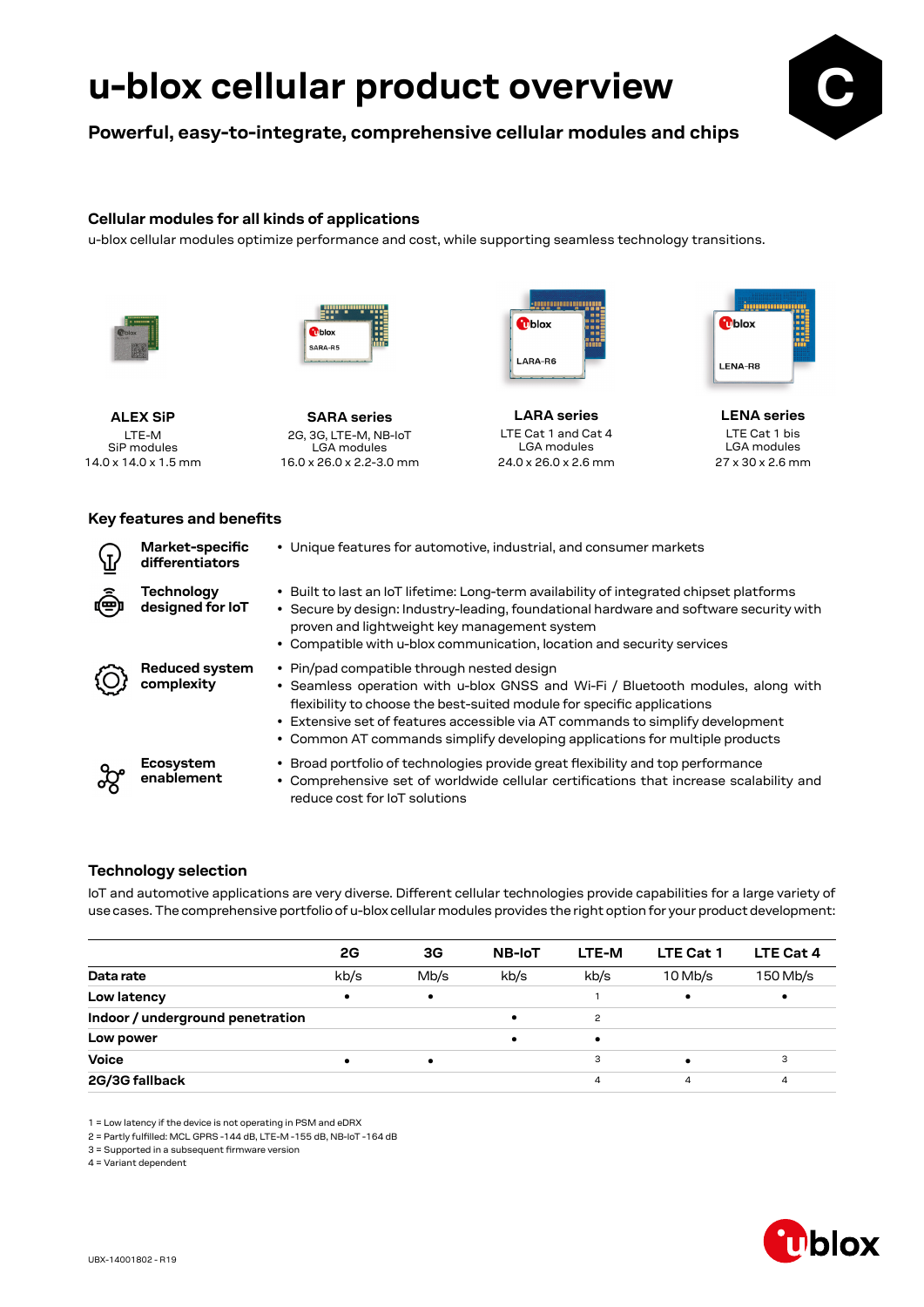

### **Why choose a u-blox cellular module?**

As the world is becoming increasingly connected, cellular modules are critical components in the development of IoT devices and automotive communication hubs. They collect data from sensors, transmit it between connected objects and, in some cases, store data locally on devices deployed in the field. Choosing the right supplier to ensure a properly functioning, secure and sustainable module for your IoT or automotive application is an important business decision.

| $\left( 3\right)$ | <b>Financial stability</b><br>and IPR protection | Publicly traded on the Swiss stock exchange, providing transparency and quaranteeing<br>$\bullet$<br>quality and security<br>• Full intellectual property indemnity based on FRAND for standard essential patents<br>at the module level                                                                                                               |
|-------------------|--------------------------------------------------|--------------------------------------------------------------------------------------------------------------------------------------------------------------------------------------------------------------------------------------------------------------------------------------------------------------------------------------------------------|
|                   | <b>First class</b><br>technical support          | • Highly responsive and competent support teams with strong technical know-how<br>• Global technical support network with local support through all stages of development<br>• Extensive technical documentation<br>• Evaluation kits and application boards for design testing with minimal resources                                                 |
|                   | High quality and<br>reliability                  | • Lowest ppm level during customer production and in the field<br>• Very short delivery time due to multiple well-stocked locations<br>• Stringent product change notification process with advanced notification<br>• In-house reliability and test equipment<br>• Zero defect strategy, e.g. testing of functions within tolerance, X-ray inspection |

### **GNSS integration**

u-blox's unrivalled core competencies in cellular and positioning technologies bring strong synergies, as both are often required together in today's sophisticated applications.

**External GNSS:** Provides utmost flexibility to choose GNSS features, accuracy, and sensitivity. GNSS-related commands are tunneled, allowing the host processor to fully control both subsystems through single serial interface and user-friendly AT commands.

**Integrated GNSS:** Modules based on u-blox cellular chipsets include u-blox M8/M10 GNSS reception, delivering high performance satellite positioning alongside cellular data connectivity.

### **Chipset integration**

Modules based on our chipsets are not dependent on third parties and are focused on IoT-specific feature development. This translates into long-term availability, roadmap stability, and technical support down to the silicon level.

- Designed to last an IoT lifetime: Long-term availability of the platform
- Excellent customer support: down to a chip level, thanks to the u-blox R5 core
- Unique and IoT-focused services: via access to low-level chip data

### **Product grades**

|                                                                       | <b>Standard grade</b><br>ຈ                                                            | <b>Professional grade</b>                                                            | Automotive grade                                                                                                                                                                                                    |
|-----------------------------------------------------------------------|---------------------------------------------------------------------------------------|--------------------------------------------------------------------------------------|---------------------------------------------------------------------------------------------------------------------------------------------------------------------------------------------------------------------|
| Environmental<br>conditions                                           | Consumer environment                                                                  | Industrial environment                                                               | Automotive environment                                                                                                                                                                                              |
| <b>Temperature</b>                                                    | $-20 °C$ to $+65 °C$                                                                  | $-40 °C$ to $+85 °C$                                                                 | -40 °C to +85 °C or extended<br>(up to +105 °C on some products)                                                                                                                                                    |
| Product<br>qualification                                              | JESD47 (ICs)<br>Subset of AEC-Q104 non-biased<br>(modules)                            | AEC-Q100 (ICs)<br>u-blox policy / sub-set of<br>AEC-Q104 (modules)                   | AEC-Q100 (ICs)<br>AEC-Q104 (modules)                                                                                                                                                                                |
| <b>Process levels</b><br>for design,<br>manufacturing,<br>and testing | • 100% outgoing test<br>• Product traceability<br>• PCN process<br>• Failure analysis | Standard grade, plus:<br>• 100% automatic X-ray and<br>optical inspection of modules | Professional grade, plus:<br>• PPAP, automotive test flow,<br>ISO/TS 16949 manufacturing,<br>component traceability, 8D<br>failure reporting, automotive<br>PCN process, long product life<br>cycles, 0-ppm program |

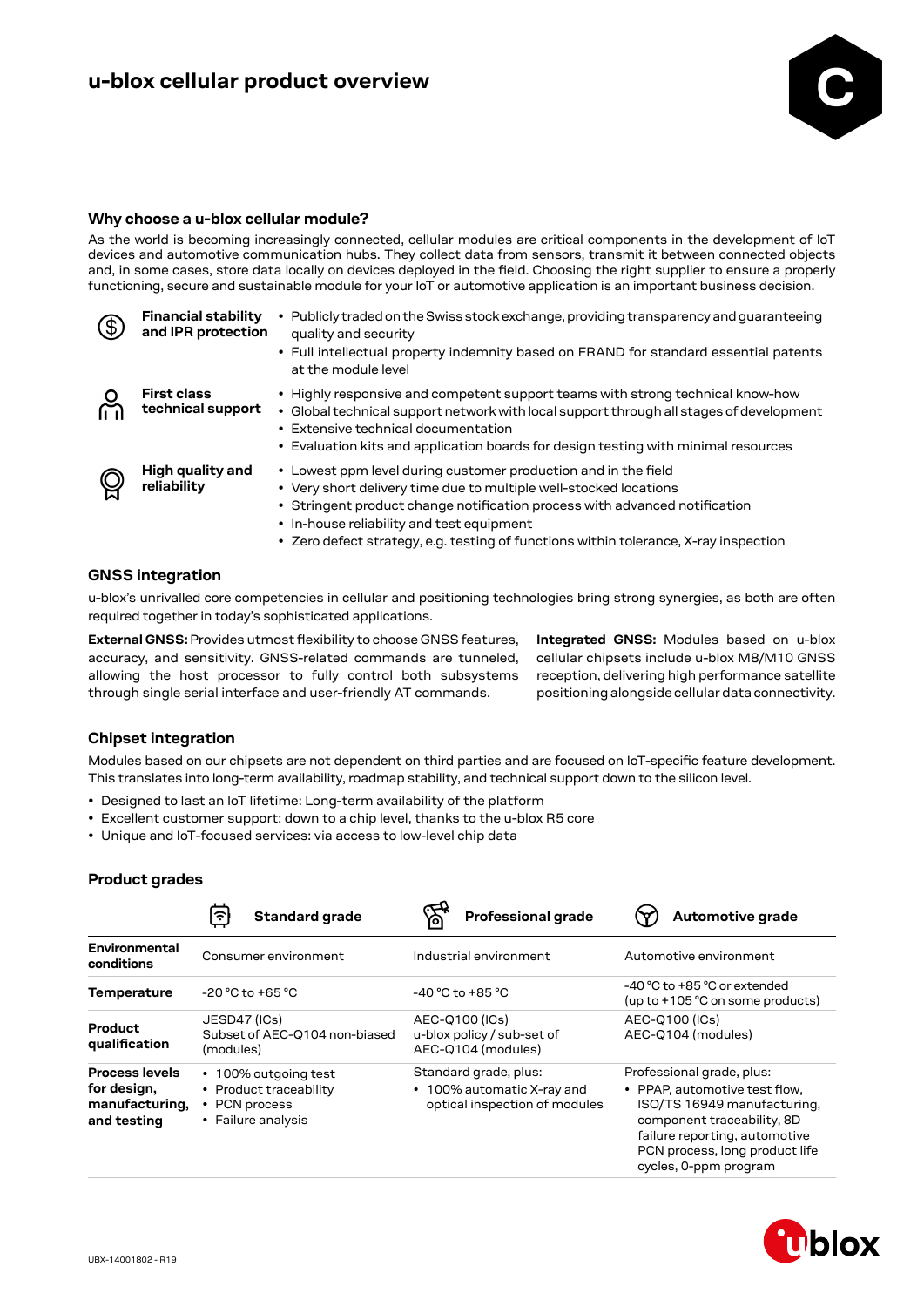

### **Form factors, technologies, and regions**

For each module variant, the main and fallback technologies are shown in the regions where they are to be used.

|                   |                        | <b>EMEA</b> |           |           |                               | <b>North America</b> |           |                                    |              | <b>South America</b> |           |                |           | <b>APAC</b> |           |           |           |           |           |           |
|-------------------|------------------------|-------------|-----------|-----------|-------------------------------|----------------------|-----------|------------------------------------|--------------|----------------------|-----------|----------------|-----------|-------------|-----------|-----------|-----------|-----------|-----------|-----------|
| <b>Modules</b>    | U<br>L.<br>N<br>R<br>G |             |           | G         | $\overline{U}$<br>N<br>R<br>L |                      |           | $\overline{U}$<br>N<br>L<br>G<br>R |              |                      |           | G              | U         | N           | R         | L         |           |           |           |           |
| ALEX-R510M8S      |                        |             |           | $\bullet$ |                               |                      |           |                                    | $\bullet$    |                      |           |                |           | $\bullet$   |           |           |           |           | $\bullet$ |           |
| SARA-R500S        |                        |             | $\bullet$ | $\bullet$ |                               |                      |           | $\bullet$                          | $\bullet$    |                      |           |                | ٠         | $\bullet$   |           |           |           | $\bullet$ | $\bullet$ |           |
| SARA-R510S        |                        |             |           | $\bullet$ |                               |                      |           |                                    | $\bullet$    |                      |           |                |           |             |           |           |           |           | $\bullet$ |           |
| SARA-R510M8S      |                        |             |           | $\bullet$ |                               |                      |           |                                    | ٠            |                      |           |                |           | $\bullet$   |           |           |           |           | $\bullet$ |           |
| SARA-R540S        |                        |             | $\bullet$ | $\bullet$ |                               |                      |           | ٠                                  | $\bullet$    |                      |           | $\bullet$<br>٠ |           |             |           |           |           | $\bullet$ |           |           |
| SARA-R422         | $\bullet$              |             |           | $\bullet$ |                               | $\bullet$            |           | $\bullet$                          | $\bullet$    |                      | $\bullet$ |                |           | $\bullet$   |           | Δ         |           |           | $\bullet$ |           |
| SARA-R422S        | $\bullet$              |             |           |           |                               | $\bullet$            |           |                                    |              |                      | $\bullet$ |                |           |             |           | $\Lambda$ |           |           |           |           |
| SARA-R422M8S      | $\bullet$              |             |           |           |                               | $\bullet$            |           |                                    | $\bullet$    |                      | $\bullet$ |                |           | $\bullet$   |           | Δ         |           |           | $\bullet$ |           |
| SARA-R410M-63B    |                        |             |           |           |                               |                      |           |                                    |              |                      |           |                |           |             |           |           |           |           | J         |           |
| SARA-R410M-73B    |                        |             |           |           |                               |                      |           |                                    |              |                      |           |                |           |             |           |           |           |           | K         |           |
| SARA-R410M-83B    |                        |             |           |           |                               |                      |           |                                    |              |                      |           |                |           |             |           |           |           | A         | A         |           |
| SARA-R410M-52B    |                        |             |           |           |                               | $\bullet$            |           |                                    |              |                      |           |                |           |             |           |           |           |           |           |           |
| SARA-R410M-02B    |                        |             | $\bullet$ | $\bullet$ |                               |                      |           |                                    |              |                      |           |                |           | ٠           |           |           |           |           | $\bullet$ |           |
| SARA-R412M        | $\bullet$              |             | $\bullet$ | $\bullet$ |                               | $\bullet$            |           | $\bullet$                          | $\bullet$    |                      | $\bullet$ |                |           | $\bullet$   |           | Λ         |           | $\bullet$ | $\bullet$ |           |
| SARA-N310         |                        |             | $\bullet$ |           |                               |                      |           |                                    |              |                      |           |                | $\bullet$ |             |           |           |           | $\bullet$ |           |           |
| SARA-G450         | $\bullet$              |             |           |           |                               | $\bullet$            |           |                                    |              |                      | $\bullet$ |                |           |             |           | Δ         |           |           |           |           |
| <b>LENA-R8001</b> | $\bullet$              |             |           | $\bullet$ |                               | $\bullet$            |           |                                    | $\mathbf{o}$ |                      | $\bullet$ |                |           | $\bullet$   |           | $\Lambda$ |           |           | $\bullet$ |           |
| LENA-R8001M10     | $\bullet$              |             |           | $\bullet$ |                               | $\bullet$            |           |                                    | $\Omega$     |                      | $\bullet$ |                |           | $\bullet$   |           | Δ         |           |           | $\bullet$ |           |
| LARA-R6001        | $\bullet$              | $\bullet$   |           | $\bullet$ |                               | $\bullet$            | ٠         |                                    | $\bullet$    |                      | $\bullet$ | $\bullet$      |           | $\bullet$   |           | Δ         | $\bullet$ |           | $\bullet$ |           |
| LARA-R6401        |                        |             |           |           |                               |                      |           |                                    | $\bullet$    |                      |           |                |           |             |           |           |           |           |           |           |
| LARA-R6801        | $\bullet$              | $\bullet$   |           | $\bullet$ |                               |                      |           |                                    |              |                      | $\bullet$ | $\bullet$      |           | $\bullet$   |           | Λ         | $\bullet$ |           | $\bullet$ |           |
| LARA-L6004D       | $\bullet$              | $\bullet$   |           |           | $\bullet$                     | $\bullet$            | $\bullet$ |                                    |              | $\bullet$            | ٠         | $\bullet$      |           |             | $\bullet$ | $\bullet$ | $\bullet$ |           |           | $\bullet$ |
| LARA-L6404D       |                        |             |           |           |                               |                      |           |                                    |              | $\bullet$            |           |                |           |             |           |           |           |           |           |           |



- = Main technology
- = Fallback technology
- **o** = LTE Cat1 Bis with supported roaming but not certified by MNOs
- $\Delta$  = GSM/GPRS in APAC, but not supported in Japan or Korea
- $\triangleq$  = Special firmware version for Japan and Korea is available for some variants; refer to product documentation
- **A** = Australia primarily
- **J** = Japan only
- **K** = Korea only

For a detailed view of our cellular product offering, see our overview here: [https://www.u-blox.com/](https://www.u-blox.com/en/cellular-modules) [cellular-modules](https://www.u-blox.com/en/cellular-modules)



### **Nested design**

Thanks to u-blox nested design, alternate modules can be mounted on the same PCB space as assembly options. This allows a single PCB design to be retrofitted with GSM, HSPA, NB‑IoT, or LTE u-blox technologies, thus enabling a straightforward migration between cellular technologies and module generations. This in turn protects the customer's development investment.